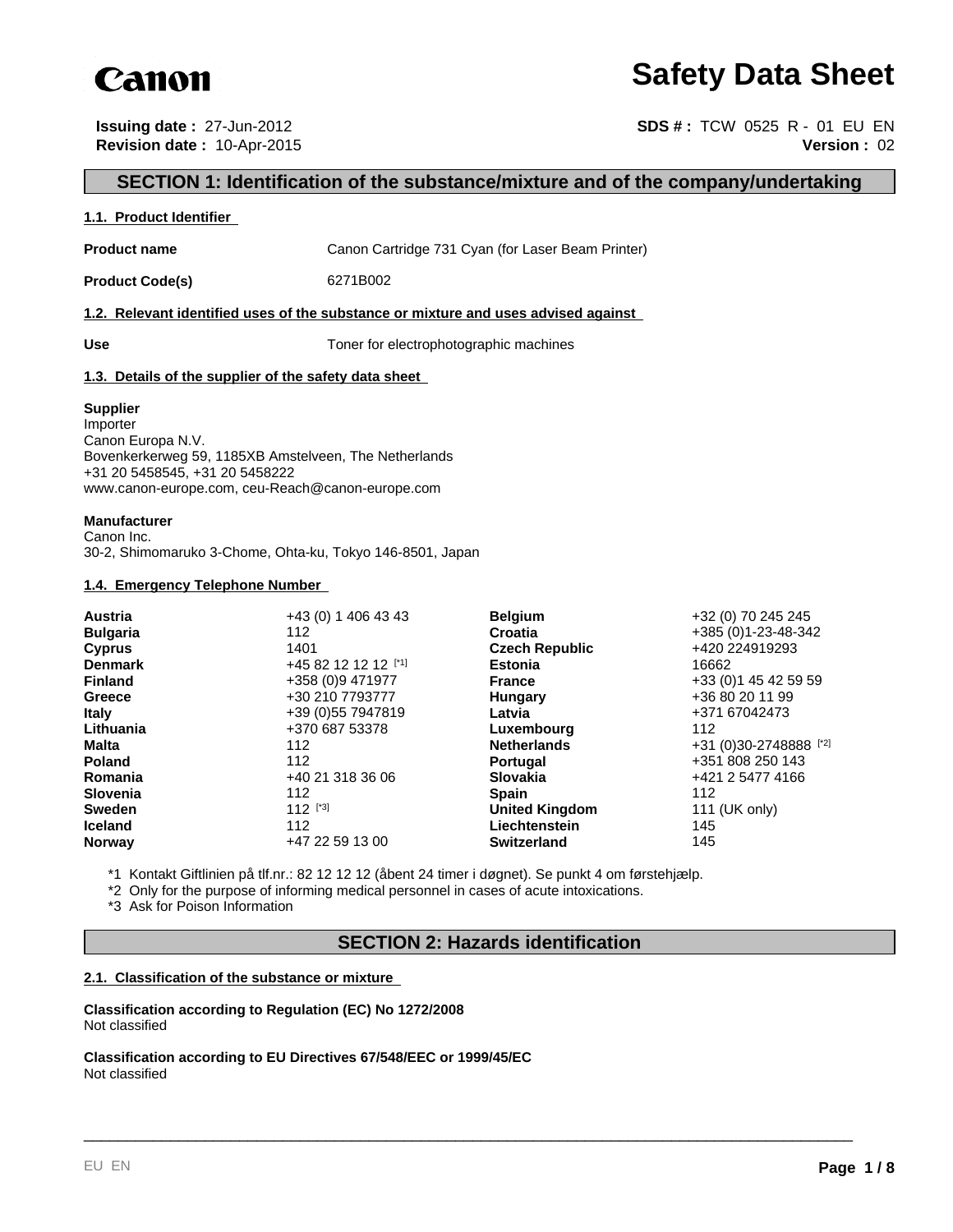## **2.2. Label Elements**

**Labelling according to Regulation (EC) No 1272/2008** Not required

**Hazard pictograms** Not required

**Signal word** Not required

**Hazard statements** Not required

**Precautionary Statements - EU (§28, 1272/2008)** Not required

**Other Information** None

#### **2.3. Other Hazards**

None

# **SECTION 3: Composition/information on ingredients**

\_\_\_\_\_\_\_\_\_\_\_\_\_\_\_\_\_\_\_\_\_\_\_\_\_\_\_\_\_\_\_\_\_\_\_\_\_\_\_\_\_\_\_\_\_\_\_\_\_\_\_\_\_\_\_\_\_\_\_\_\_\_\_\_\_\_\_\_\_\_\_\_\_\_\_\_\_\_\_\_\_\_\_\_\_\_\_\_\_

## **3.2. Mixtures**

| <b>Chemical name</b>          | <b>CAS-No</b> | <b>EC-No</b> | <b>REACH registration</b><br>number | Weight %  | <b>Classification</b><br>(67/548) | Indication of<br>danger | <b>Classification (Reg.)</b><br>1272/2008) |
|-------------------------------|---------------|--------------|-------------------------------------|-----------|-----------------------------------|-------------------------|--------------------------------------------|
| Styrene acrylate<br>copolymer | CBI           | <b>CBI</b>   | None                                | $75 - 85$ | None                              | <b>INone</b>            | None                                       |
| Wax                           | CBI           | CBI          | None                                | $5 - 10$  | None                              | <b>INone</b>            | None                                       |
| Piament                       | <b>CBI</b>    | <b>CBI</b>   | None                                | $5 - 10$  | None                              | <b>INone</b>            | None                                       |
| Amorphous silica              | 7631-86-9     | 231-545-4    | 01-2119379499-16-xxxx               | 1 - 3     | None                              | <b>None</b>             | None                                       |
| Titanium dioxide              | 13463-67-7    | 236-675-5    | None                                |           | None                              | <b>None</b>             | None                                       |

# **SECTION 4: First aid measures**

## **4.1. Description of first aid measures**

| <b>Inhalation</b>                                                | Move to fresh air. Get medical attention immediately if symptoms occur.                                             |
|------------------------------------------------------------------|---------------------------------------------------------------------------------------------------------------------|
| <b>Ingestion</b>                                                 | Rinse mouth. Drink 1 or 2 glasses of water. Get medical attention immediately if symptoms<br>occur.                 |
| <b>Skin Contact</b>                                              | Wash off immediately with soap and plenty of water. Get medical attention immediately if<br>symptoms occur.         |
| <b>Eye Contact</b>                                               | Flush with plenty of water. Get medical attention immediately if symptoms occur.                                    |
| 4.2. Most important symptoms and effects, both acute and delayed |                                                                                                                     |
| <b>Inhalation</b>                                                | None under normal use. Exposure to excessive amounts of dust may cause physical<br>irritation to respiratory tract. |
| <b>Ingestion</b>                                                 | None under normal use.                                                                                              |
|                                                                  |                                                                                                                     |

\_\_\_\_\_\_\_\_\_\_\_\_\_\_\_\_\_\_\_\_\_\_\_\_\_\_\_\_\_\_\_\_\_\_\_\_\_\_\_\_\_\_\_\_\_\_\_\_\_\_\_\_\_\_\_\_\_\_\_\_\_\_\_\_\_\_\_\_\_\_\_\_\_\_\_\_\_\_\_\_\_\_\_\_\_\_\_\_\_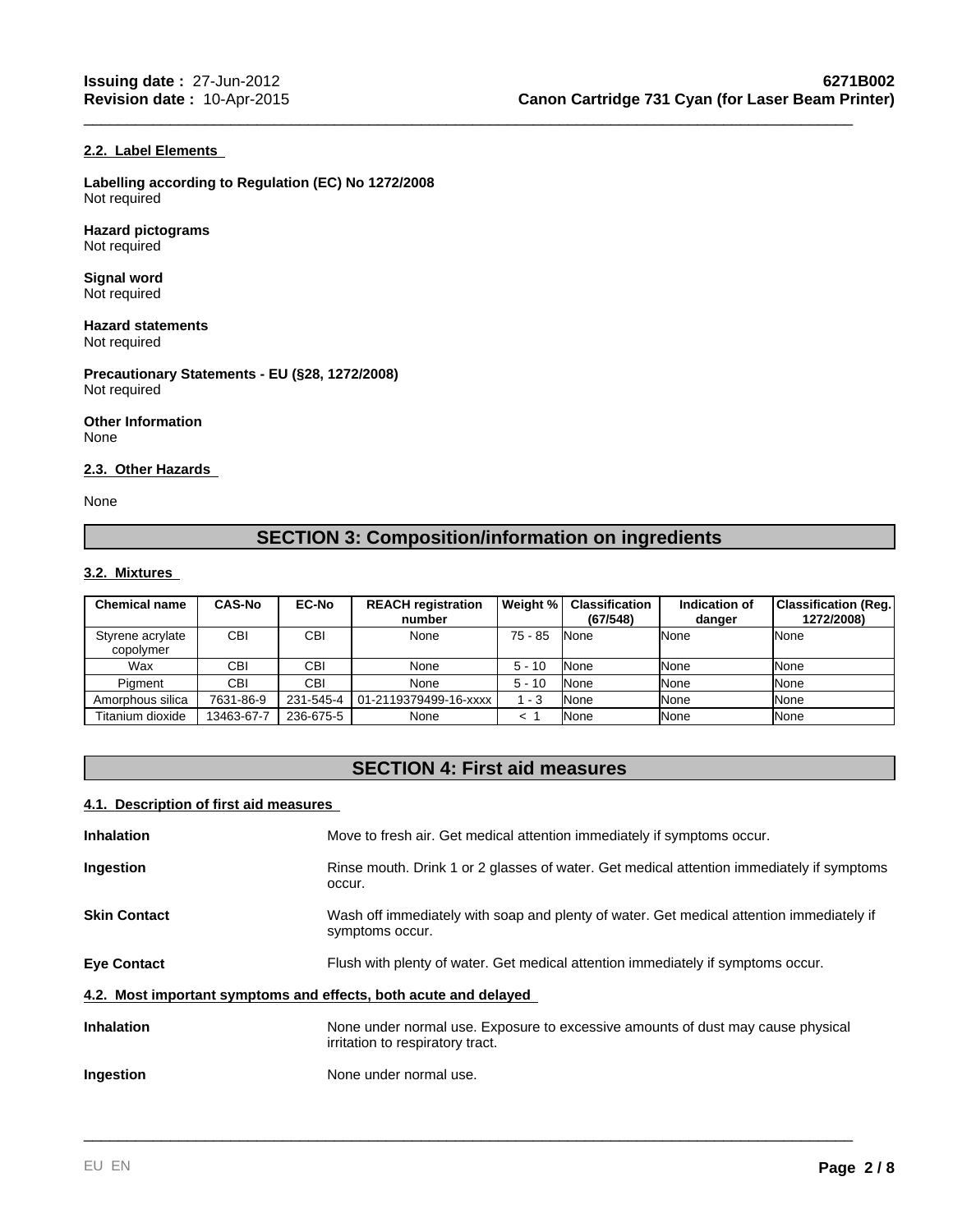| <b>Skin Contact</b>    | None under normal use.                                                                             |
|------------------------|----------------------------------------------------------------------------------------------------|
| <b>Eve Contact</b>     | None under normal use. May cause slight irritation.                                                |
| <b>Chronic Effects</b> | None under normal use. Prolonged inhalation of excessive amounts of dust may cause lung<br>damage. |

\_\_\_\_\_\_\_\_\_\_\_\_\_\_\_\_\_\_\_\_\_\_\_\_\_\_\_\_\_\_\_\_\_\_\_\_\_\_\_\_\_\_\_\_\_\_\_\_\_\_\_\_\_\_\_\_\_\_\_\_\_\_\_\_\_\_\_\_\_\_\_\_\_\_\_\_\_\_\_\_\_\_\_\_\_\_\_\_\_

## **4.3. Indication of any immediate medical attention and special treatment needed**

None

# **SECTION 5: Firefighting measures**

## **5.1. Extinguishing media**

**Suitable extinguishing media** Use CO2, dry chemical, or foam, Water.

**Unsuitable extinguishing media** None

## **5.2. Special hazards arising from the substance or mixture**

**Special Hazard** May form explosive mixtures with air.

**Hazardous combustion products** Carbon dioxide (CO 2), Carbon monoxide (CO)

## **5.3. Advice for firefighters**

#### **Special protective equipment for fire-fighters** None

## **SECTION 6: Accidental release measures**

## **6.1. Personal precautions, protective equipment and emergency procedures**

Avoid breathing dust. Avoid contact with skin, eyes and clothing.

## **6.2. Environmental Precautions**

Keep out of waterways.

## **6.3. Methods and material for containment and cleaning up**

Clean up promptly by scoop or vacuum. If a vacuum cleaner is used, be sure to use a model with dust explosion safety measures. May form explosive mixtures with air.

## **6.4. Reference to other sections**

None

## **SECTION 7: Handling and storage**

## **7.1. Precautions for safe handling**

Avoid breathing dust. Avoid contact with skin, eyes and clothing. Clean contaminated surface thoroughly. Use only with adequate ventilation.

\_\_\_\_\_\_\_\_\_\_\_\_\_\_\_\_\_\_\_\_\_\_\_\_\_\_\_\_\_\_\_\_\_\_\_\_\_\_\_\_\_\_\_\_\_\_\_\_\_\_\_\_\_\_\_\_\_\_\_\_\_\_\_\_\_\_\_\_\_\_\_\_\_\_\_\_\_\_\_\_\_\_\_\_\_\_\_\_\_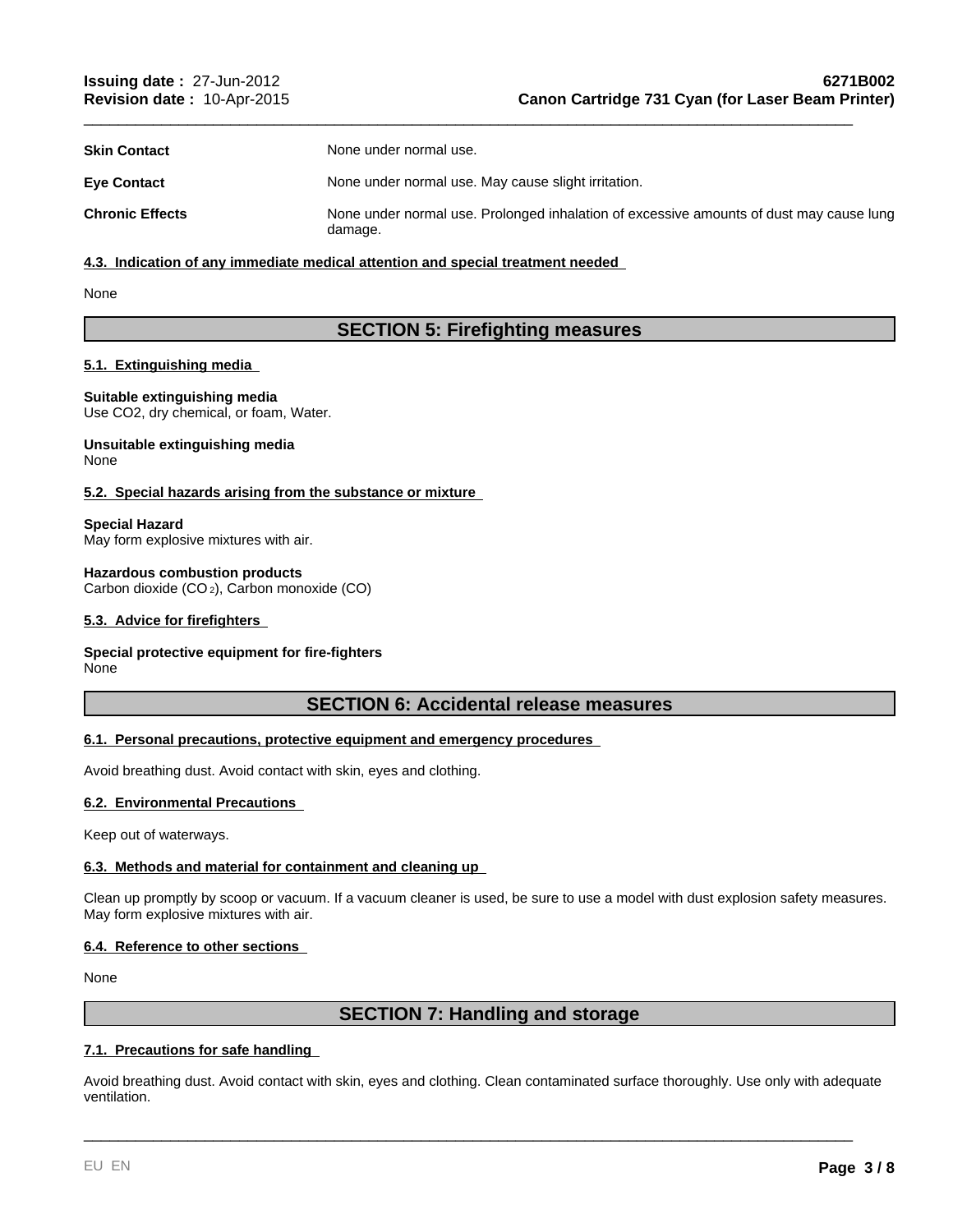## **7.2. Conditions for safe storage, including any incompatibilities**

Keep in a dry, cool and well-ventilated place. Keep out of the reach of children. Incompatible with oxidizing agents.

## **7.3. Specific end uses**

Toner for electrophotographic machines. Obtain special instructions before use.

# **SECTION 8: Exposure controls/personal protection**

\_\_\_\_\_\_\_\_\_\_\_\_\_\_\_\_\_\_\_\_\_\_\_\_\_\_\_\_\_\_\_\_\_\_\_\_\_\_\_\_\_\_\_\_\_\_\_\_\_\_\_\_\_\_\_\_\_\_\_\_\_\_\_\_\_\_\_\_\_\_\_\_\_\_\_\_\_\_\_\_\_\_\_\_\_\_\_\_\_

## **8.1. Control parameters**

#### **Exposure Limits**

| <b>Chemical name</b>           | <b>EU OEL</b>                                                                                         | <b>Austria</b>                                                                                                                           | <b>Belgium</b>                                                                                    | <b>Bulgaria</b>                                | <b>Cyprus</b>                                                                                             |
|--------------------------------|-------------------------------------------------------------------------------------------------------|------------------------------------------------------------------------------------------------------------------------------------------|---------------------------------------------------------------------------------------------------|------------------------------------------------|-----------------------------------------------------------------------------------------------------------|
| Amorphous silica<br>7631-86-9  | None                                                                                                  | TWA: $4 \text{ mq/m}^3$<br>inhalable fraction                                                                                            | None                                                                                              | None                                           | None                                                                                                      |
| Titanium dioxide<br>13463-67-7 | None                                                                                                  | TWA: 5 mg/m <sup>3</sup> alveolar<br>dust, respirable<br>fraction<br>STEL: 10 mg/m <sup>3</sup><br>alveolar dust,<br>respirable fraction | TWA: $10 \text{ mg/m}^3$                                                                          | TWA: 10.0 mg/m <sup>3</sup><br>respirable dust | None                                                                                                      |
| <b>Chemical name</b>           | <b>Czech Republic</b>                                                                                 | <b>Denmark</b>                                                                                                                           | <b>Finland</b>                                                                                    | <b>France</b>                                  | Germany                                                                                                   |
| Amorphous silica<br>7631-86-9  | TWA: 4.0 mg/m <sup>3</sup><br>amorphous SiO2                                                          | None                                                                                                                                     | TWA: $5 \text{ mg/m}^3$                                                                           | None                                           | TRGS TWA: 4 mg/m <sup>3</sup><br>inhalable fraction<br>DFG TWA: 4 mg/m <sup>3</sup><br>inhalable fraction |
| Titanium dioxide<br>13463-67-7 | None                                                                                                  | TWA: $6 \text{ mg/m}^3$                                                                                                                  | None                                                                                              | TWA: 10 mg/m <sup>3</sup>                      | None                                                                                                      |
| <b>Chemical name</b>           | Greece                                                                                                | <b>Hungary</b>                                                                                                                           | <b>Ireland</b>                                                                                    | Italy                                          | <b>Netherlands</b>                                                                                        |
| Amorphous silica<br>7631-86-9  | None                                                                                                  | None                                                                                                                                     | TWA: 6 mg/m <sup>3</sup> total<br>inhalable dust<br>TWA: 2.4 mg/m <sup>3</sup><br>respirable dust | None                                           | None                                                                                                      |
| Titanium dioxide<br>13463-67-7 | TWA: $10 \text{ mg/m}^3$<br>inhalable fraction<br>TWA: $5 \text{ mg/m}^3$<br>respirable fraction      | None                                                                                                                                     | TWA: 10 mg/m <sup>3</sup> total<br>inhalable dust<br>TWA: $4 \text{ mg/m}^3$<br>respirable dust   | None                                           | None                                                                                                      |
| <b>Chemical name</b>           | <b>Poland</b>                                                                                         | <b>Portugal</b>                                                                                                                          | Romania                                                                                           | <b>Slovakia</b>                                | <b>Spain</b>                                                                                              |
| Amorphous silica<br>7631-86-9  | None                                                                                                  | None                                                                                                                                     | None                                                                                              | TWA: 4.0 mg/m <sup>3</sup> total<br>aerosol    | None                                                                                                      |
| Titanium dioxide<br>13463-67-7 | TWA: 10.0 mg/m <sup>3</sup> total<br>inhalable dust TWA:<br>10 mg/m $3$<br>STEL: 30 mg/m <sup>3</sup> | TWA: 10 mg/m <sup>3</sup>                                                                                                                | TWA: $10 \text{ mg/m}^3$<br>STEL: 15 mg/m <sup>3</sup>                                            | None                                           | TWA: 10 mg/m <sup>3</sup>                                                                                 |
| <b>Chemical name</b>           | <b>Sweden</b>                                                                                         | <b>United Kingdom</b>                                                                                                                    | <b>Norway</b>                                                                                     | <b>Switzerland</b>                             | <b>Turkey</b>                                                                                             |
| Amorphous silica<br>7631-86-9  | None                                                                                                  | TWA: $6 \text{ mg/m}^3$<br>inhalable dust<br>TWA: 2.4 mg/m <sup>3</sup><br>respirable dust                                               | TWA: 1.5 mg/m <sup>3</sup><br>respirable dust<br>STEL: 3 mg/m <sup>3</sup><br>respirable dust     | TWA: 4 mg/m <sup>3</sup><br>inhalable          | None                                                                                                      |
| Titanium dioxide<br>13463-67-7 | TLV: 5 mg/m <sup>3</sup> total<br>dust                                                                | TWA: 10 mg/m <sup>3</sup> total<br>inhalable<br>TWA: $4 \text{ mq/m}^3$<br>respirable                                                    | TWA: $5 \text{ mg/m}^3$<br>STEL: 10 mg/m <sup>3</sup>                                             | TWA: $3$ mg/m $3$<br>respirable                | None                                                                                                      |

\_\_\_\_\_\_\_\_\_\_\_\_\_\_\_\_\_\_\_\_\_\_\_\_\_\_\_\_\_\_\_\_\_\_\_\_\_\_\_\_\_\_\_\_\_\_\_\_\_\_\_\_\_\_\_\_\_\_\_\_\_\_\_\_\_\_\_\_\_\_\_\_\_\_\_\_\_\_\_\_\_\_\_\_\_\_\_\_\_

## **8.2. Exposure controls**

**Appropriate engineering controls** None under normal use conditions.

**Individual protection measures, such as personal protective equipment**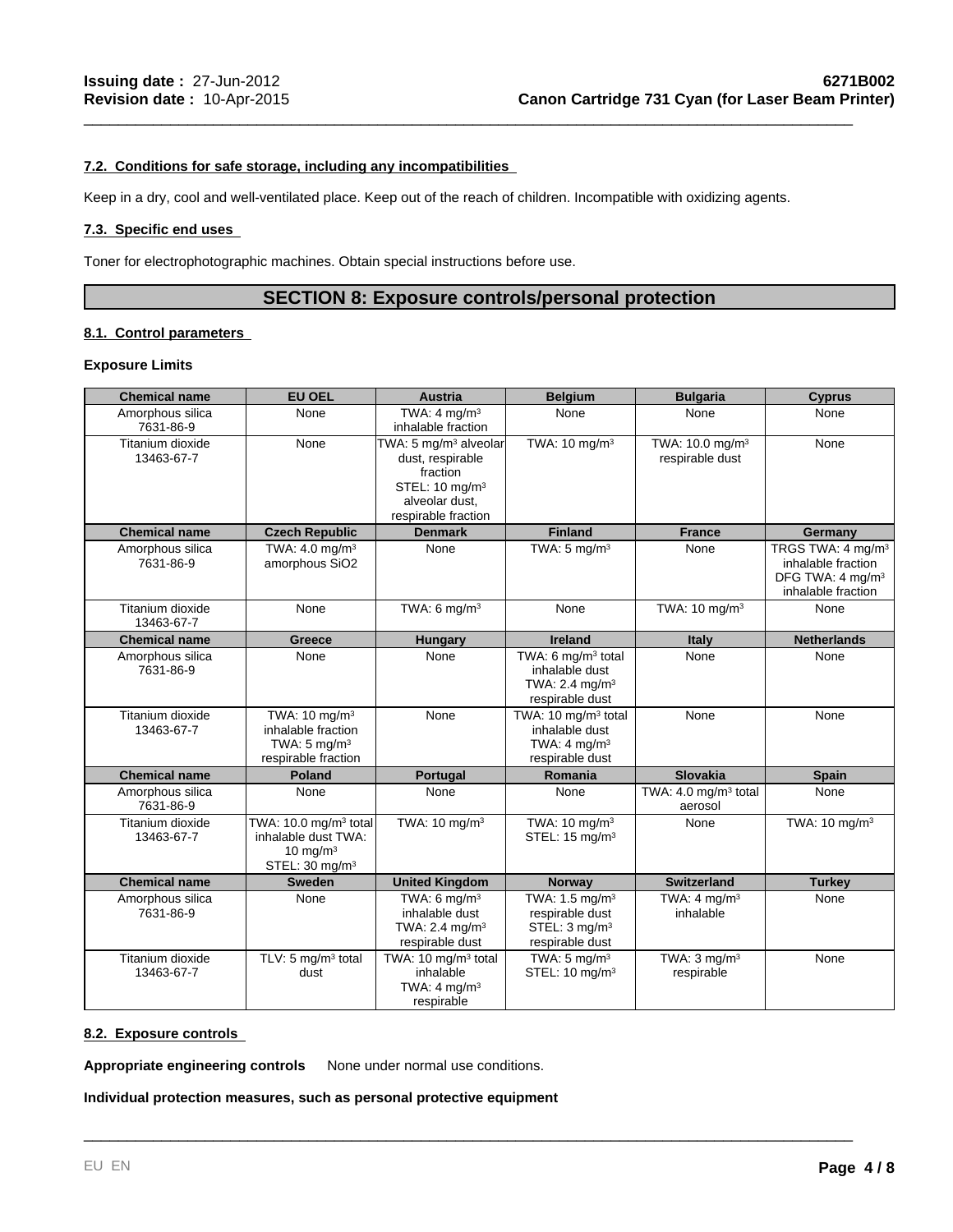**Thermal hazards** 

**Eye/face Protection Not required under normal use.**<br> **Skin Protection Not required under normal use. Skin Protection Not required under normal use.**<br> **Respiratory Protection Not required under normal use.** Not required under normal use.<br>Not Applicable

# **SECTION 9: Physical and chemical properties**

## **9.1. Information on basic physical and chemical properties**

**Appearance** Cyan ; powder<br> **Cyan ; powder**<br> **Cyan ; powder Odor threshold pH** Not Applicable **Evaporation Rate**<br> **Example:** Not Applicable<br> **Elammability (solid, gas)**<br> **Example:** Not flammable; estimated **Flammability (solid, gas) Flammability Limits in Air Upper Flammability Limit**<br> **Lower Flammability Limit**<br> **Lower Flammability Limit Lower Flammability Limit Not Applicable**<br> **Not Applicable**<br>
Not Applicable **Vapor pressure Vapor Density Not Applicable** Not Applicable **Relative density** 1.0-1.2 **Solubility(ies)**<br> **Partition coefficient: n-octanol/water**<br> **Partition coefficient: n-octanol/water**<br> **Community** Communicable **Partition coefficient: n-octanol/water** Not Applicable Not Applicable<br> **Autoignition Temperature (°C)** No data available **Explosive properties**<br> **Explosive properties**<br> **Oxidizing properties**<br>
May form explosive mixtures with air<br>
No data available **Oxidizing properties Melting/Freezing point (°C)** 80-130 (Softening point) **Boiling Point/Range (°C)**<br> **Political Point (°C)**<br> **Point (°C)**<br> **Point (°C)**<br> **Point (°C)**<br> **Point Applicable Flash Point (°C) Autoignition Temperature (°C) Decomposition Temperature (°C) Viscosity (mPa s)** Not Applicable

Slight odor<br>No data available

\_\_\_\_\_\_\_\_\_\_\_\_\_\_\_\_\_\_\_\_\_\_\_\_\_\_\_\_\_\_\_\_\_\_\_\_\_\_\_\_\_\_\_\_\_\_\_\_\_\_\_\_\_\_\_\_\_\_\_\_\_\_\_\_\_\_\_\_\_\_\_\_\_\_\_\_\_\_\_\_\_\_\_\_\_\_\_\_\_

> 200

## **9.2. Other Information**

No data available

# **SECTION 10: Stability and reactivity**

\_\_\_\_\_\_\_\_\_\_\_\_\_\_\_\_\_\_\_\_\_\_\_\_\_\_\_\_\_\_\_\_\_\_\_\_\_\_\_\_\_\_\_\_\_\_\_\_\_\_\_\_\_\_\_\_\_\_\_\_\_\_\_\_\_\_\_\_\_\_\_\_\_\_\_\_\_\_\_\_\_\_\_\_\_\_\_\_\_

## **10.1. Reactivity**

None

## **10.2. Chemical stability**

**Stable** 

## **10.3. Possibility of Hazardous Reactions**

None

## **10.4. Conditions to Avoid**

None

## **10.5. Incompatible materials**

Acids, Bases, Oxidizing agents, Reducing agents.

## **10.6. Hazardous Decomposition Products**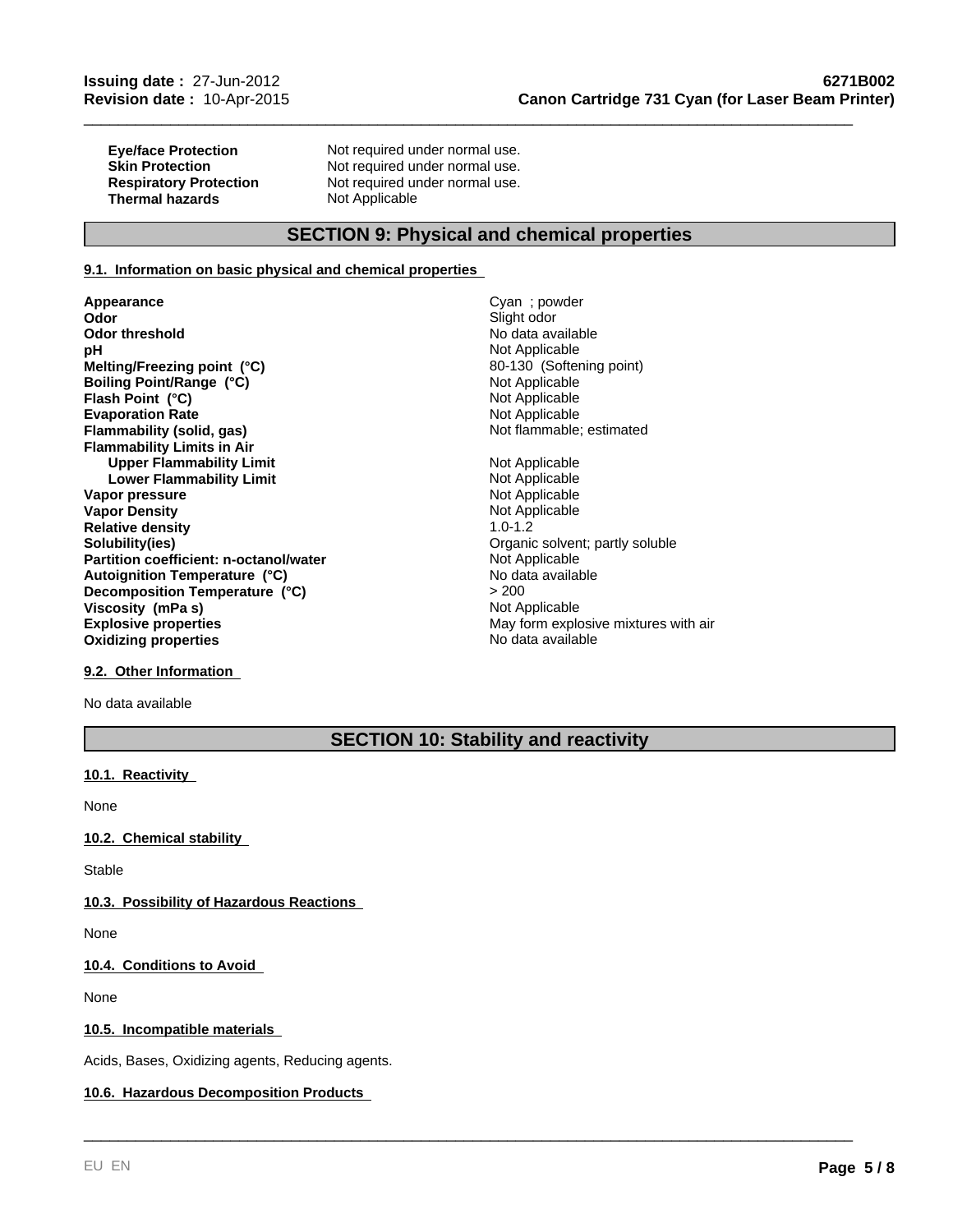Carbon dioxide (CO 2), Carbon monoxide (CO)

|                                            | <b>SECTION 11: Toxicological information</b>                                                                                                                                                                                                                                                                                                                                                                                                                                                                                                                                                                                                              |
|--------------------------------------------|-----------------------------------------------------------------------------------------------------------------------------------------------------------------------------------------------------------------------------------------------------------------------------------------------------------------------------------------------------------------------------------------------------------------------------------------------------------------------------------------------------------------------------------------------------------------------------------------------------------------------------------------------------------|
| 11.1. Information on toxicological effects |                                                                                                                                                                                                                                                                                                                                                                                                                                                                                                                                                                                                                                                           |
| <b>Acute toxicity</b>                      | Estimate: LD50 > 2000 mg/kg (Ingestion)                                                                                                                                                                                                                                                                                                                                                                                                                                                                                                                                                                                                                   |
| <b>Skin corrosion/irritation</b>           | <b>Estimate: Non-irritant</b>                                                                                                                                                                                                                                                                                                                                                                                                                                                                                                                                                                                                                             |
| Serious eye damage/eye irritation          | Estimate: Transient slight conjunctival irritation only.                                                                                                                                                                                                                                                                                                                                                                                                                                                                                                                                                                                                  |
| <b>Sensitization</b>                       | Estimate: Non-sensitizing                                                                                                                                                                                                                                                                                                                                                                                                                                                                                                                                                                                                                                 |
| Germ cell mutagenicity                     | Ames Test (S. typhimurium, E. coli): Negative                                                                                                                                                                                                                                                                                                                                                                                                                                                                                                                                                                                                             |
| Carcinogenicity                            | The IARC evaluated titanium dioxide as a Group 2B carcinogen, for which there is<br>inadequate human evidence, but sufficient animal evidence. The latter is based upon the<br>evidence such as development of lung tumors in rats receiving chronic inhalation exposure<br>to powdered titanium dioxide at levels that induce particle overload of the lung.<br>However, there is an inhalation study of a toner containing titanium dioxide which<br>suggested no association between toner exposure and tumor development in rats.                                                                                                                     |
| <b>Reproductive Toxicity</b>               | No data available                                                                                                                                                                                                                                                                                                                                                                                                                                                                                                                                                                                                                                         |
| <b>STOT - single exposure</b>              | No data available                                                                                                                                                                                                                                                                                                                                                                                                                                                                                                                                                                                                                                         |
| <b>STOT - repeated exposure</b>            | Muhle et al. reported pulmonary response upon chronic inhalation exposure in rats to a<br>toner enriched in respirable-sized particles compared to commercial toner. No pulmonary<br>change was found at 1 mg/m <sup>3</sup> which is most relevant to potential human exposure. A<br>minimal to mild degree of fibrosis was noted in 22% of the animals at 4 mg/m <sup>3</sup> , and a mild<br>to moderate degree of fibrosis was observed in 92% of the animals at 16 mg/m <sup>3</sup> .<br>These findings are attributed to "lung overloading", a generic response to excessive<br>amounts of any dust retained in the lung for a prolonged interval. |
| <b>Aspiration hazard</b>                   | No data available                                                                                                                                                                                                                                                                                                                                                                                                                                                                                                                                                                                                                                         |
| <b>Other Information</b>                   | No data available                                                                                                                                                                                                                                                                                                                                                                                                                                                                                                                                                                                                                                         |
|                                            |                                                                                                                                                                                                                                                                                                                                                                                                                                                                                                                                                                                                                                                           |

\_\_\_\_\_\_\_\_\_\_\_\_\_\_\_\_\_\_\_\_\_\_\_\_\_\_\_\_\_\_\_\_\_\_\_\_\_\_\_\_\_\_\_\_\_\_\_\_\_\_\_\_\_\_\_\_\_\_\_\_\_\_\_\_\_\_\_\_\_\_\_\_\_\_\_\_\_\_\_\_\_\_\_\_\_\_\_\_\_

# **SECTION 12: Ecological information**

\_\_\_\_\_\_\_\_\_\_\_\_\_\_\_\_\_\_\_\_\_\_\_\_\_\_\_\_\_\_\_\_\_\_\_\_\_\_\_\_\_\_\_\_\_\_\_\_\_\_\_\_\_\_\_\_\_\_\_\_\_\_\_\_\_\_\_\_\_\_\_\_\_\_\_\_\_\_\_\_\_\_\_\_\_\_\_\_\_

## **12.1. Toxicity**

# **Ecotoxicity effects**

Estimate: Fish, 96h LC50 > 100 mg/l Estimate: Crustaceans, 48h EC50 > 100 mg/l Estimate: Algae, ErC50(0-72h) > 100 mg/l

## **12.2. Persistence and degradability**

No data available

## **12.3. Bioaccumulative potential**

No data available

## **12.4. Mobility in soil**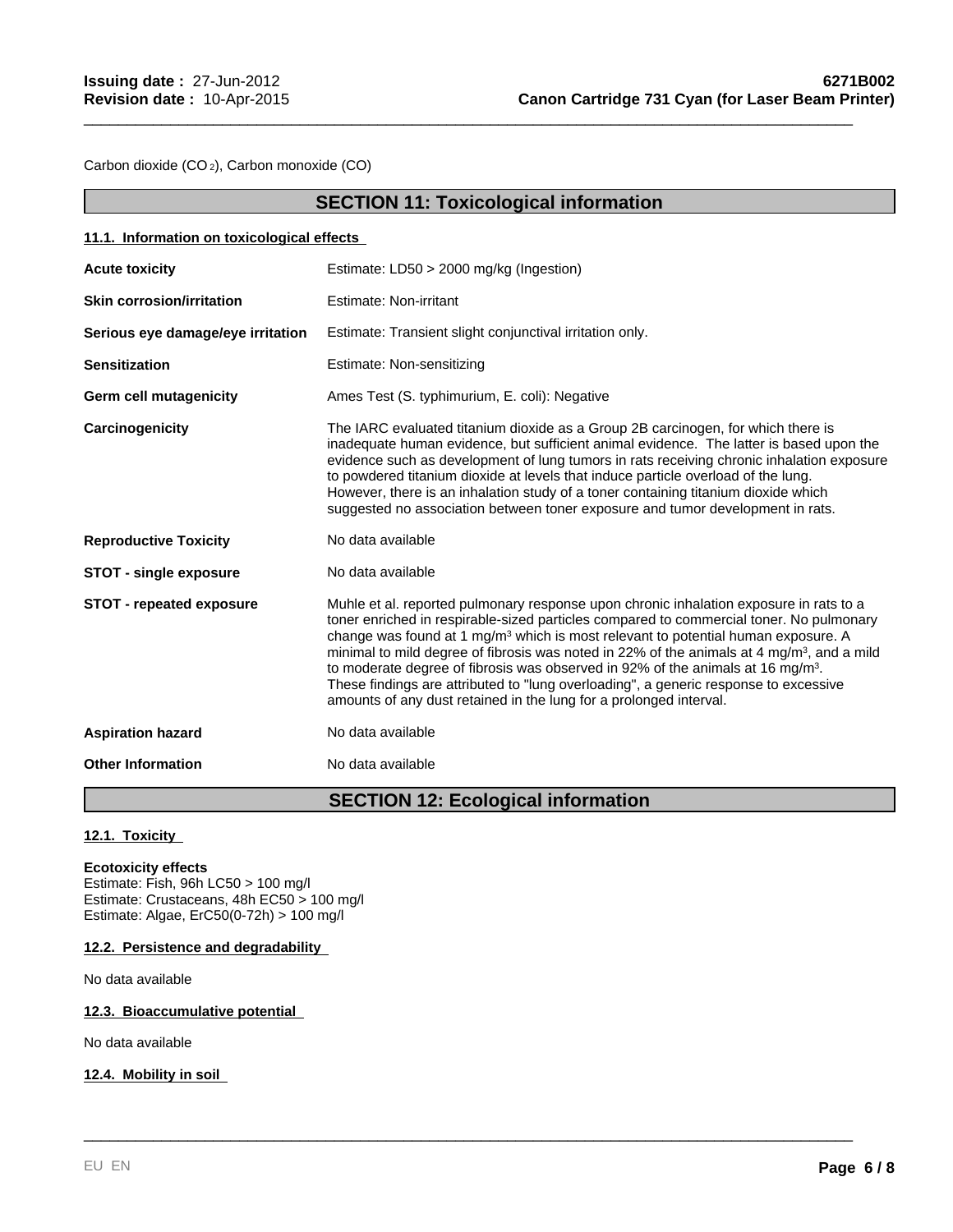No data available

## **12.5. Results of PBT and vPvB assessment**

This preparation contains no substance considered to be persistent, bioaccumulating nor toxic (PBT). This preparation contains no substance considered to be very persistent nor very bioaccumulating (vPvB).

## **12.6. Other adverse effects**

No data available

# **SECTION 13: Disposal considerations**

\_\_\_\_\_\_\_\_\_\_\_\_\_\_\_\_\_\_\_\_\_\_\_\_\_\_\_\_\_\_\_\_\_\_\_\_\_\_\_\_\_\_\_\_\_\_\_\_\_\_\_\_\_\_\_\_\_\_\_\_\_\_\_\_\_\_\_\_\_\_\_\_\_\_\_\_\_\_\_\_\_\_\_\_\_\_\_\_\_

## **13.1. Waste treatment methods**

DO NOT put toner or a toner container into fire. Heated toner may cause severe burns. DO NOT dispose of a toner container in a plastic crusher. Use a facility with dust explosion prevention measures. Finely dispersed particles form explosive mixtures with air. Dispose of in accordance with local regulations.

|                                     | <b>SECTION 14: Transport information</b>       |  |
|-------------------------------------|------------------------------------------------|--|
| 14.1. UN number                     | None                                           |  |
| 14.2. UN Proper Shipping Name       | None                                           |  |
| 14.3. Transport Hazard Class        | None                                           |  |
| 14.4. Packing Group                 | None                                           |  |
| 14.5. Environmental Hazards         | No special environmental precautions required. |  |
| 14.6. Special Precautions for users | None                                           |  |

14.7. Transport in bulk according to Annex II of Not Applicable **MARPOL 73/78 and the IBC Code** 

## **SECTION 15: Regulatory information**

**15.1. Safety, health and environmental regulations/legislation specific for the substance or mixture** 

| Not regulated |
|---------------|
| Not regulated |
| Not regulated |
| Not regulated |
| Not regulated |
| None          |
|               |

**15.2. Chemical safety assessment** 

None

## **SECTION 16: Other information**

\_\_\_\_\_\_\_\_\_\_\_\_\_\_\_\_\_\_\_\_\_\_\_\_\_\_\_\_\_\_\_\_\_\_\_\_\_\_\_\_\_\_\_\_\_\_\_\_\_\_\_\_\_\_\_\_\_\_\_\_\_\_\_\_\_\_\_\_\_\_\_\_\_\_\_\_\_\_\_\_\_\_\_\_\_\_\_\_\_

## **Key literature references and sources for data**

- World Health Organization International Agency for Research on Cancer, IARC Monographs on the Evaluation on the Carcinogenic Risk of Chemicals to Humans

- EU Directive 1999/45/EC

- EU Regulation (EC) No 1907/2006, (EC) No 1272/2008, (EC) No 1005/2009, (EC) No 850/2004, (EU) No 649/2012